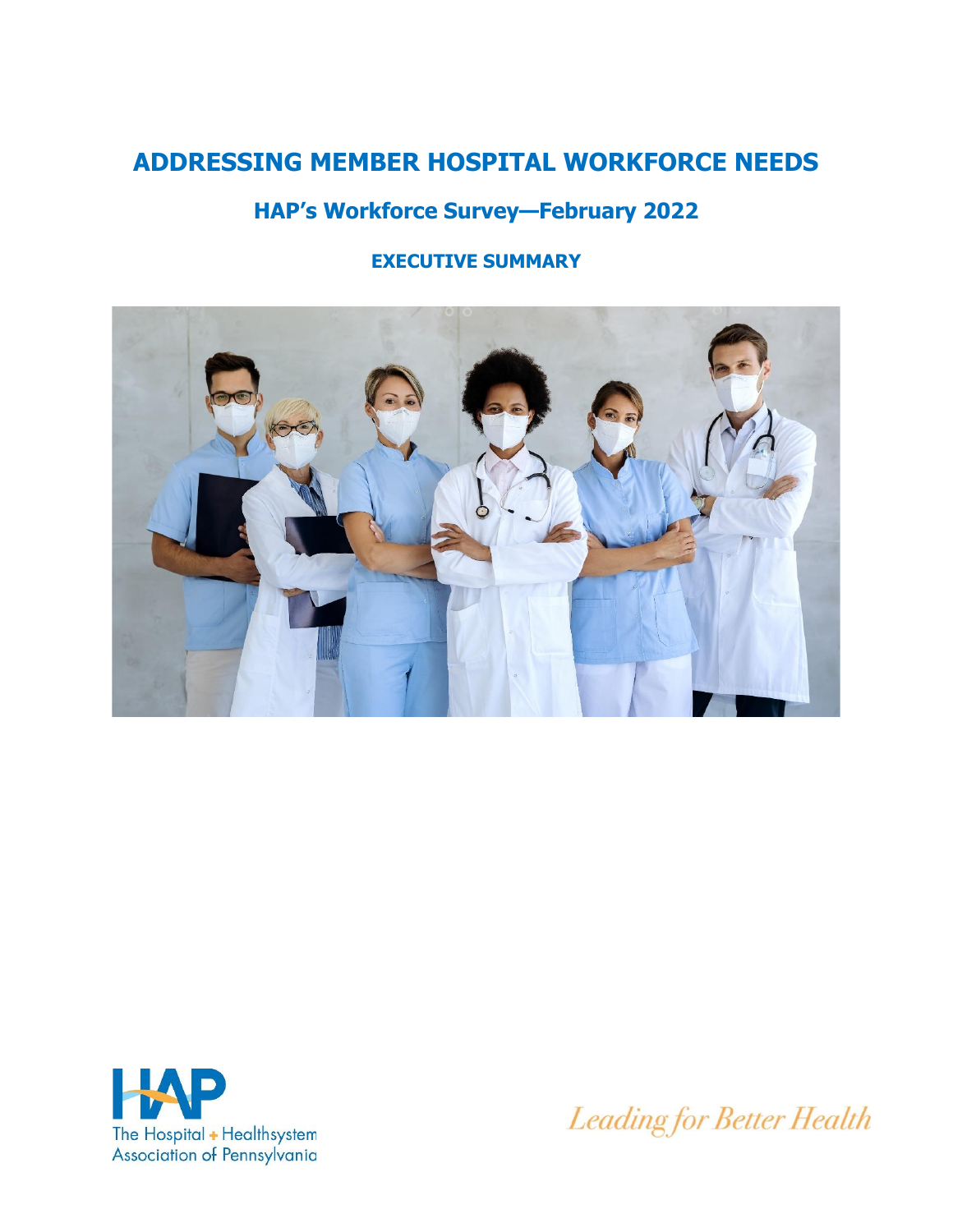

#### **HAP's Workforce Survey—February 2022 EXECUTIVE SUMMARY**

#### **BACKGROUND**

The Pennsylvania health care workforce is at a crossroads. Shortages of medical providers are challenging the ability of hospitals across the state to keep up with the demand for health care services.

To better understand our hospital members' needs, HAP launched a workforce survey in November 2021 to evaluate current health care workforce challenges in Pennsylvania. The survey was designed to identify the nurse and allied health professional staffing and physician recruitment needs in the health care community.

The survey results help to inform the ongoing efforts of HAP's Health Care Talent Task Force. Early in 2020, HAP released a workforce report, *Addressing Pennsylvania's Health Care* [Workforce Challenges](https://haponlinecontent.azureedge.net/resourcelibrary/hapaddressingpahealthcareworkforcechallengesrecommendationsreport-012420-links-and-bookmarks.pdf). This report was the culmination of a year-long process by HAP's Health Care Talent Task Force to develop strategies to support HAP's goal of assisting members to enhance their health care team talent pool.

Results from the survey are critical to HAP's advocacy efforts supporting Pennsylvania's hospitals and health systems. This includes documenting workforce challenges; advocating for solutions with legislators, state agencies, educators, and other stakeholders; and providing comparative analyses for member hospitals and health systems to use in their workforce planning, recruitment, and retention efforts.

#### **METHODOLOGY**

HAP's workforce survey examined the following categories:

- Direct care professional vacancy rates
- Direct care professional turnover rates
- Reasons for staff leaving the hospital's workforce
- Retention and recruitment strategies
- Barriers to employing staff
- Use of agency nurses
- Pronounced staffing needs
- Physician vacancy rates

Individual hospital responses were requested. Members were instructed to coordinate the completion of the survey through their human resources departments.

The survey was conducted from November 10 to December 21, 2021.

Preliminary results reported included data from 63 responses. The report has been updated after receiving a total of 69 responses, which is a significant sample size encompassing hospitals across the state.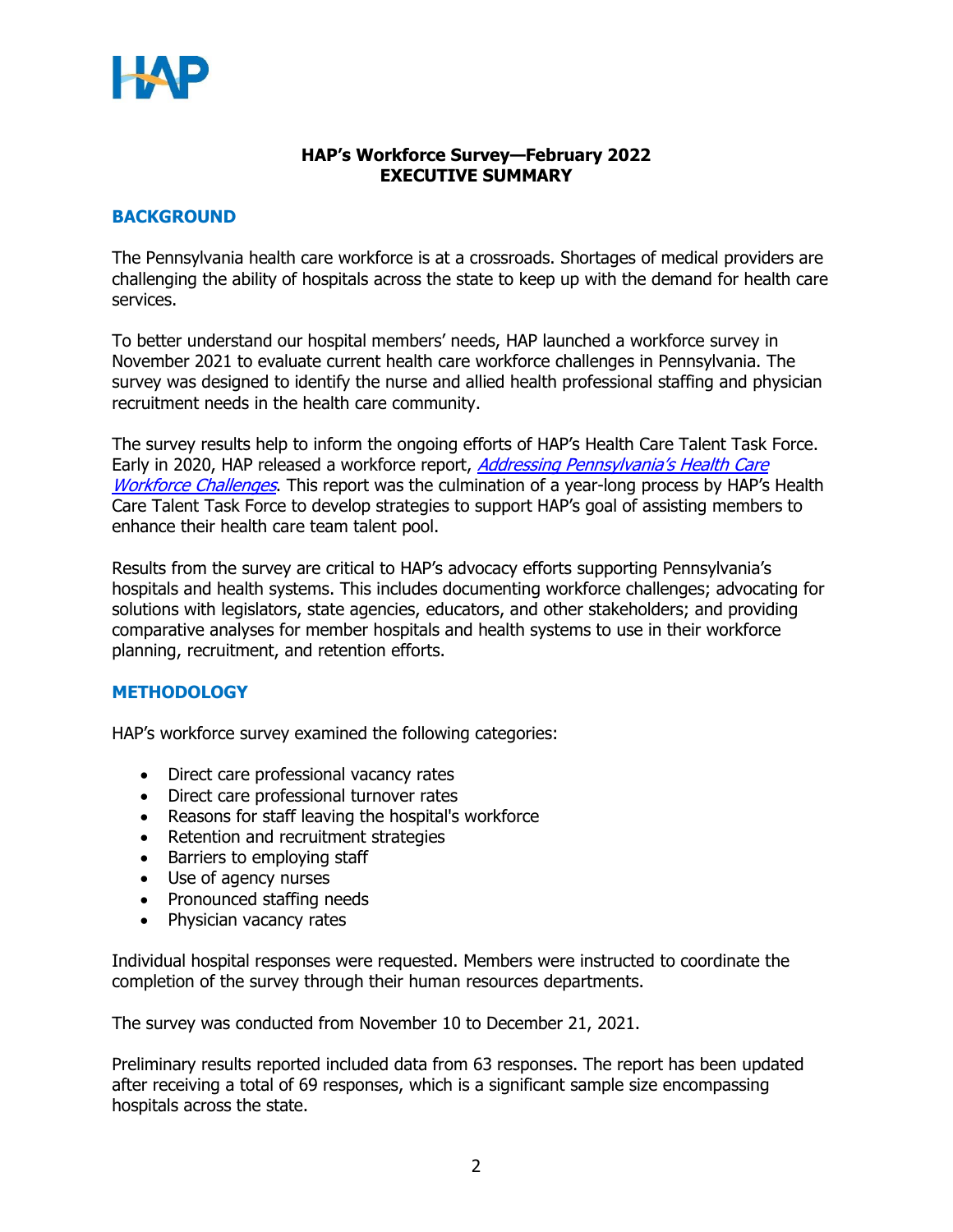#### **KEY FINDINGS**

### **Responding Hospitals**

Distribution of survey respondents among Pennsylvania regions:



#### **Vacancy and Turnover Rates**

The data provided by members helped us calculate vacancy and turnover rates for different categories of professionals. Findings from this information indicate that:

- The vacancy rates for registered nurses (RNs) providing direct patient care between 2019-2021 increased from 21% to 27%
- Nursing support staff (CNA, PCA, NA) vacancy rates increased from 32% to 45%
- Clinical nurse specialists (CNS) vacancy rates jumped from 15% to 32%. Whereas, the certified nurse-midwives (CNM) vacancy rates dropped from 21% to 16% during this period
- The turnover rates also increased for RNs providing direct patient care between 2019- 2021 increased from 11% to 14%, nursing support (CNA, PCA, NA) 20% to 23%, clinical nurse specialists (CNS) 7% to 13%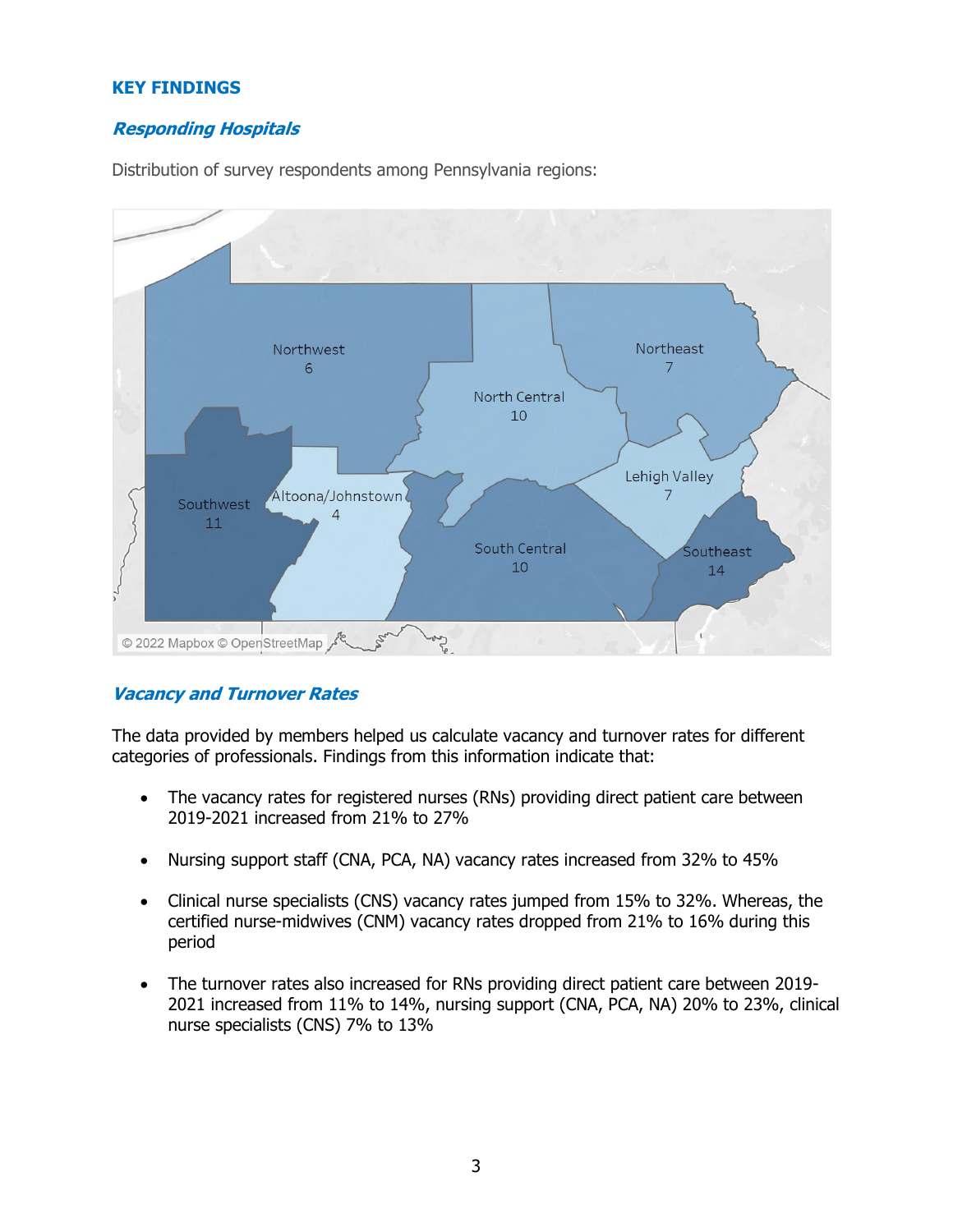### **Areas of Physician Need**

Members identified the following areas of greatest physician need:

- Neurology
- Psychiatry and behavioral health
- Internal medicine
- Endocrinology
- Pulmonary/critical care
- Family medicine
- Pediatrics

A total of 29 percent of survey respondents indicated they are experiencing delays in onboarding physicians under the J-1 VISA program administered by the Pennsylvania Department of Health.

#### **Retention and Recruitment Strategies**

Retention and recruitment strategies were also shared. Respondents (66%) identified the following bonus tactics as their top strategy for retention/recruitment:

- Recruitment incentives
- Increased commitment incentives
- Extra shift incentives
- Sign-on bonuses
- Short staff bonuses
- Additional shifts

Additional strategies included:

- Flexible work schedules (64%)
- Increase in base compensation (56%)
- Retention bonuses (38%)
- Professional development/tuition reimbursement (28%)

Other retention and recruitment strategies that were mentioned include:

- Shift differentials
- Promotion/career ladder advancement
- Increased personal time off for experienced nurses

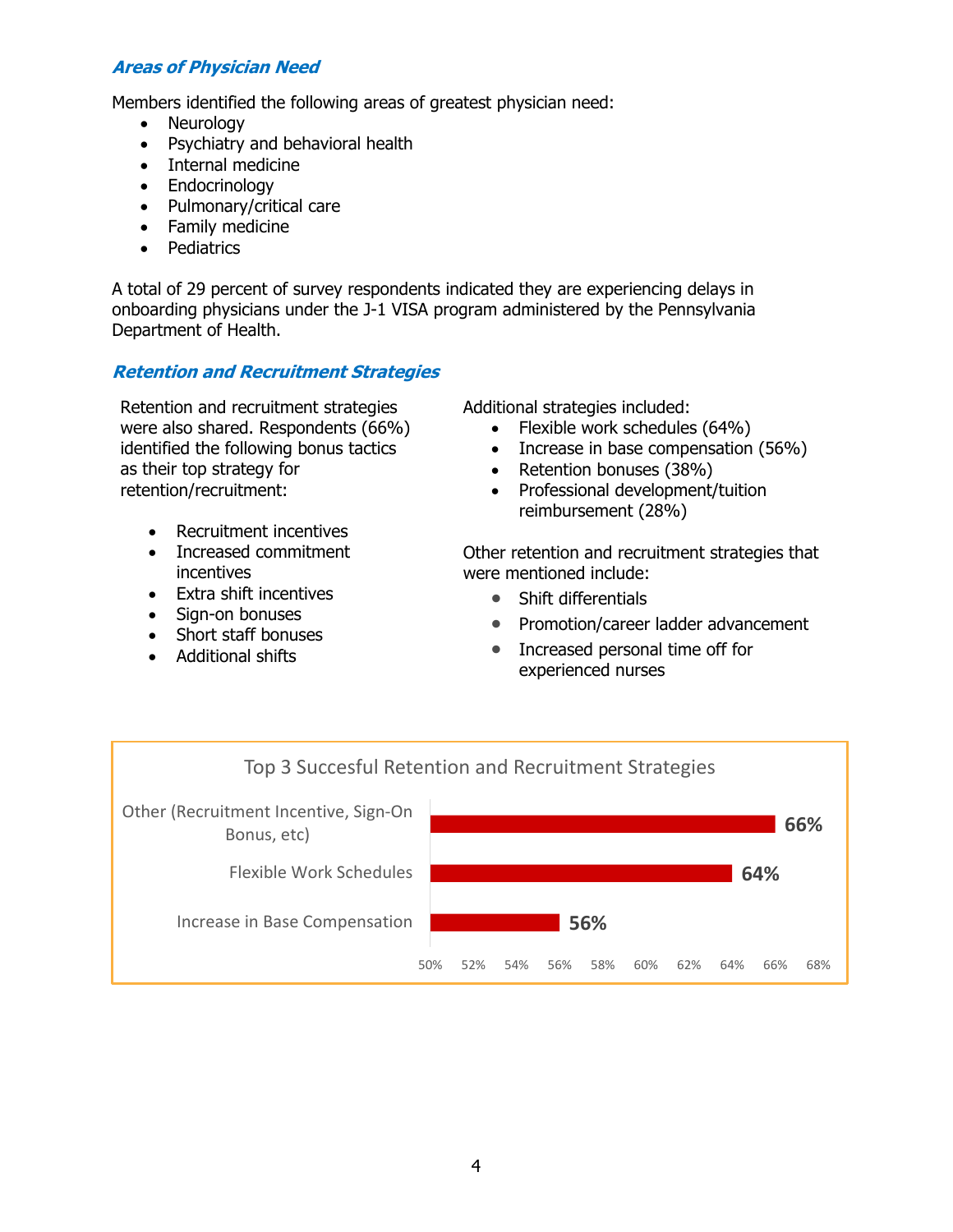## **Barriers to Employing Staff**

Hospitals had the opportunity to identify more than one key barrier to employing staff. The key barriers identified included:

- Finding qualified individuals (90%)
- Wages/benefits associated with hospital financial constraints (44%)
- COVID-19 related concerns (26%)
- Timeliness of processing criminal background checks (15%)
- Timeliness of processing/approval of licensure applications (13%)
- Unavailable/inadequate child care (8%)

Other barriers identified by 56% of the respondents included:

- Competitive compensation pressures
- Rural population
- Available individuals